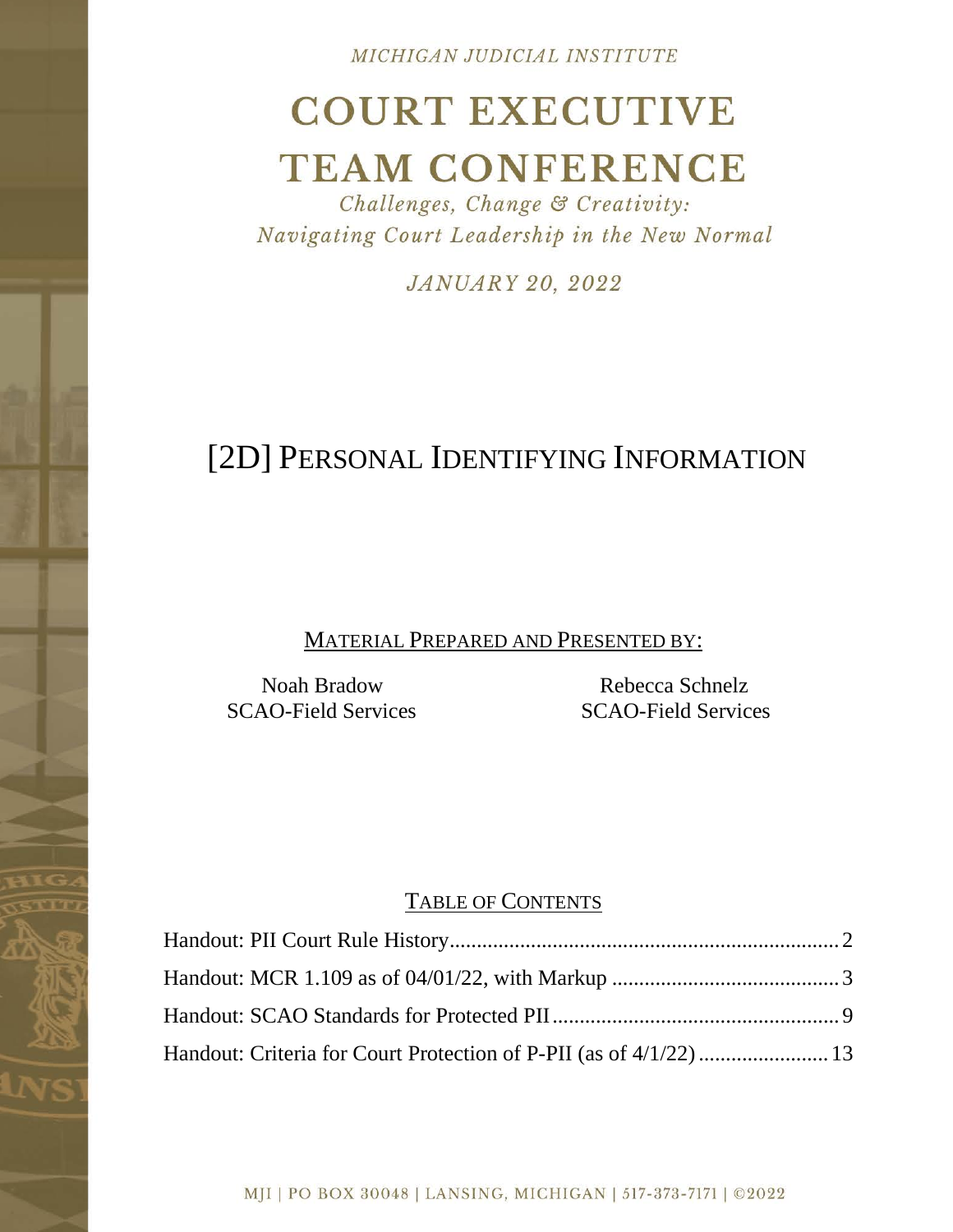<span id="page-1-0"></span>*MJI Executive Conference – January 20, 2022 Protected Personal Identifying Information: An Overview*  **Handout: PII Court Rule History** 

The rules governing the protection of personal identifying information (PII) have been amended several times. The following is a chronological history of the rule amendments:

- $5/22/19$  Amendments of Rules 1.109 and 8.119
	- o Adopting several amendments that make certain personal identifying information nonpublic and clarify the process regarding redaction.
- 5/22/19 – [Amendment of Administrative Order 1999-4](https://www.courts.michigan.gov/4a5177/siteassets/rules-instructions-administrative-orders/proposed-and-recently-adopted-orders-on-admin-matters/adopted-orders/2017-28_2019-05-22_formattedorder_ao1999-4.pdf) 
	- o Establishing the Michigan Trial Court Record Management Standards.
- 11/18/20 – [Amendment of Rules 1.109 and 8.119](https://www.courts.michigan.gov/4a51b7/siteassets/rules-instructions-administrative-orders/proposed-and-recently-adopted-orders-on-admin-matters/adopted-orders/2017-28_2020-11-18_formattedorder_amendtofmcr1.109.pdf) 
	- o Extending the effective date of the amendments to Rules 1.109 and 8.119 from January 1, 2021 to July 1, 2021.
- 11/18/20 Amendment of Administrative Order 1999-4
	- o Extending the effective date for establishment of the Michigan Trial Court Record Management Standards from January 1, 2021 to July 1, 2021.
- 6/9/2021- [Amendments to MCR 1.109, 8.119, and Administrative Order No. 1999-4](https://www.courts.michigan.gov/4a4f29/siteassets/rules-instructions-administrative-orders/proposed-and-recently-adopted-orders-on-admin-matters/adopted-orders/2020-26_2021-06-09_formattedorder_amendtofmcr1.109-8.119.pdf) 
	- o Allowing SCAO flexibility in protecting an individual's personal identifying information and clarifying when a court is and is not required to redact protected personal identifying information.
- 06/30/21 – [Extension of Effective Date of Amendment of MCR 1.109 and 8.119](https://www.courts.michigan.gov/4a4f82/siteassets/rules-instructions-administrative-orders/proposed-and-recently-adopted-orders-on-admin-matters/adopted-orders/2017-28_2021-06-30_formattedorder_extofmcr1.109-8.119.pdf) 
	- o Extending the effective date of the amendments to Rules 1.109 and 8.119 from July 1, 2021 to January 1, 2022.
- 06/30/21 – [Amendment of Administrative Order 1999-4](https://www.courts.michigan.gov/4a51e9/siteassets/rules-instructions-administrative-orders/proposed-and-recently-adopted-orders-on-admin-matters/adopted-orders/2017-28_2021-06-30_formattedorder_extofao1999-4.pdf)
	- o Extending the establishment of the Michigan Trial Court Record Management Standards from July 1, 2021 to January 1, 2022.
- 06/30/21 – [Amendment of Administrative Order 2019-4](https://www.courts.michigan.gov/4a51e5/siteassets/rules-instructions-administrative-orders/proposed-and-recently-adopted-orders-on-admin-matters/adopted-orders/2017-28_2021-06-30_formattedorder_amendtofao2019-4.pdf) 
	- o Authorizing the 3rd, 6th, 13th, 16th, and 20th Circuit Courts to continue their e-filing programs with the extended effective dates for the amendments of MCR 1.109, MCR 8.119, and Administrative Order 1999-4.
- $12/06/21$  – [Amendment of MCR 1.109, and 8.119](https://www.courts.michigan.gov/4addec/siteassets/rules-instructions-administrative-orders/proposed-and-recently-adopted-orders-on-admin-matters/adopted-orders/2020-26_2021-12-06_formattedorder_extofeffdatemcr1.109-8.119.pdf)
	- o Extending the effective date of the amendments to Rules 1.109 and 8.119 from January 1, 2022 to April 1, 2022.
- 12/06/21 – [Amendment of Administrative Order 1999-4](https://www.courts.michigan.gov/4ae330/siteassets/rules-instructions-administrative-orders/proposed-and-recently-adopted-orders-on-admin-matters/adopted-orders/2017-28_2021-12-06_formattedorder_extofeffdateao1999-4.pdfhttps:/www.courts.michigan.gov/4ae330/siteassets/rules-instructions-administrative-orders/proposed-and-recently-adopted-orders-on-admin-matters/adopted-orders/2017-28_2021-12-06_formattedorder_extofeffdateao1999-4.pdf)
	- o Extending the effective date for changes to Administrative Order 1999-4 from January 1, 2022 to April 1, 2022.
- 12/06/21 – [Proposed Amendment of MCR 1.109](https://www.courts.michigan.gov/4ae320/siteassets/rules-instructions-administrative-orders/proposed-and-recently-adopted-orders-on-admin-matters/adopted-orders/2017-28_2021-12-06_formattedorder_amendtofmcr1.109.pdf)
	- o Proposal to establish an authorized list of individuals who may have access to a party's date of birth without the need to present a stipulation to the court. Unless altered, the rule would be implemented as proposed on April 1, 2022. Comments accepted until April 1, 2022.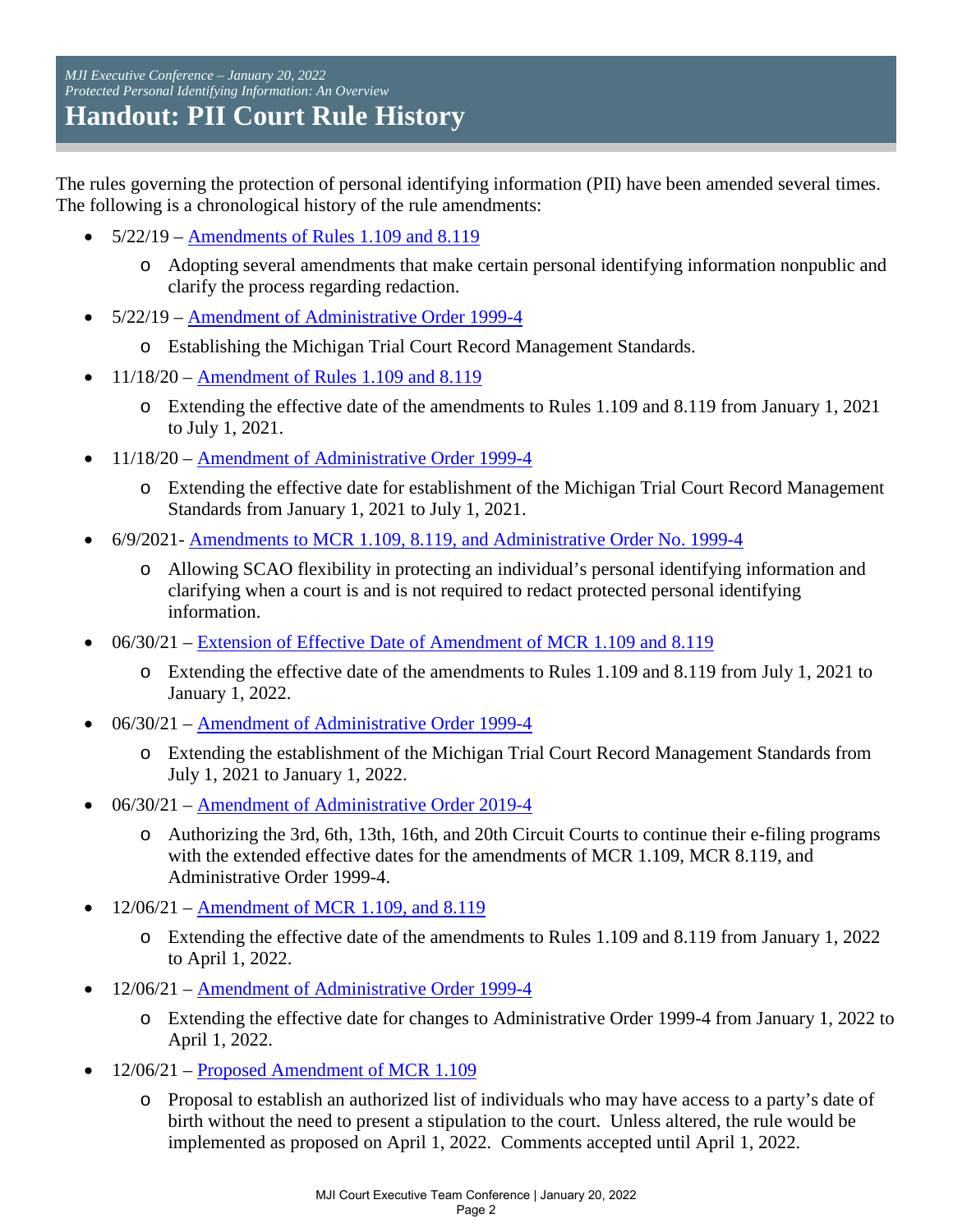### <span id="page-2-0"></span>*\* NOTE: this compilation of changes is prepared as a conference resource only and is not an authoritative restatement of the court rule.*

Rule 1.109 Court Records Defined; Document Defined; Filing Standards; Signatures; Electronic Filing and Service; Access

(A)-(C) [Unchanged.]

- (D) Filing Standards.
	- (1) Form and Captions of Documents.
		- (a)-(f) [Unchanged.]
		- $(g)$  Pursuant to Administrative Order No. 2006-2, a filer is prohibited from filing a document that contains another person's social security number except when the number is required or allowed by statute, court rule, court order, or for purposes of collection activity when it is required for identification.
	- (2)-(8) [Unchanged.]
	- (9) Personal Identifying Information.
		- (a) The following personal identifying information is protected and shall not be included in any public document or attachment filed with the court on or after July 1, 2021, except as provided by these rules:
			- (i) date of birth,
			- (ii) social security number or national identification number,
			- (iii) driver's license number or state-issued personal identification card number,
			- (iv) passport number, and
			- (v) financial account numbers.
		- (b) Filing, Accessing, and Serving Personal Identifying Information
			- (i) All protected personal identifying information listed in this rule that is required by law or court rule to be filed with the court or that is necessary to

Page **1** of **6**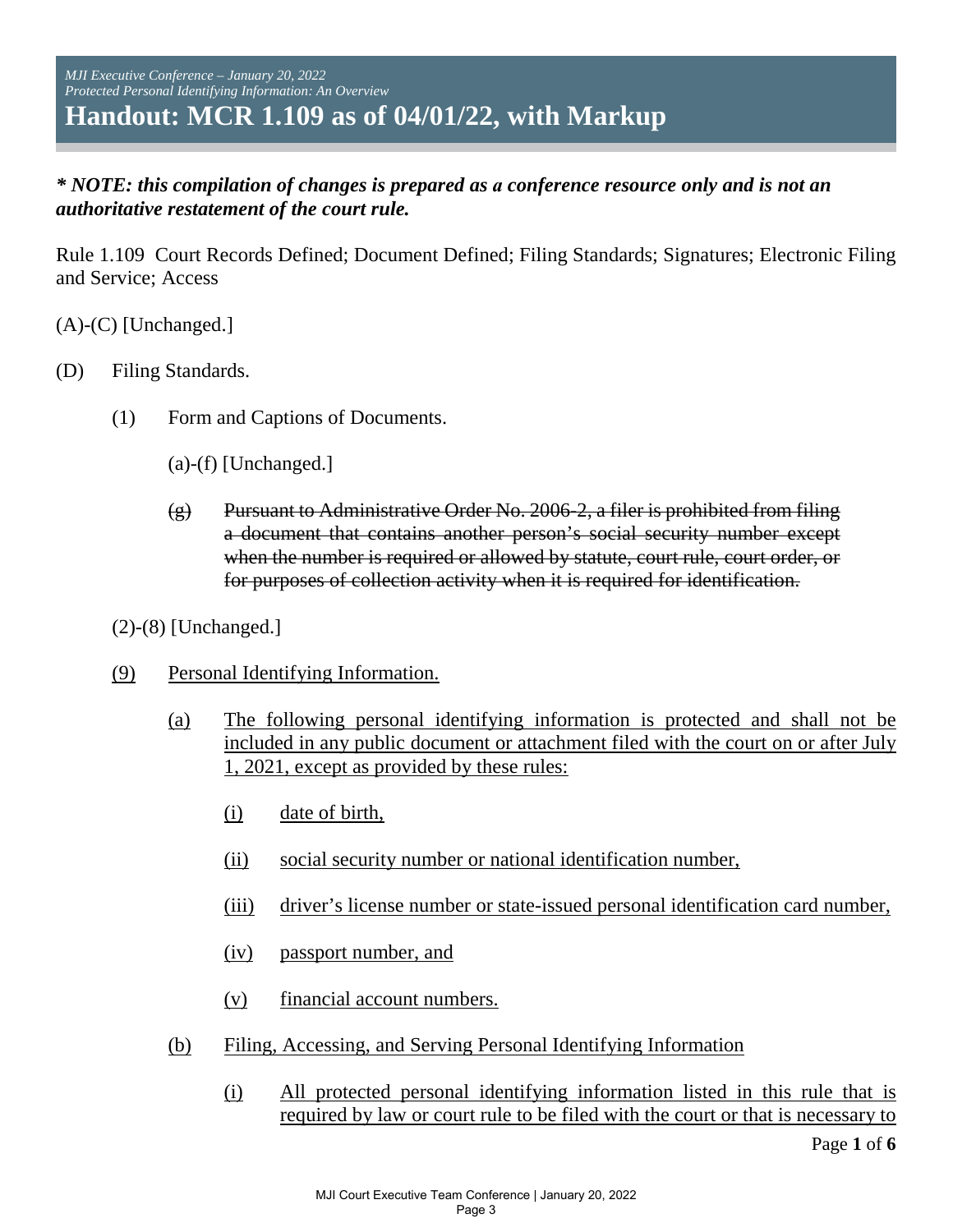the court for purposes of identifying a particular person in a case must be provided to the court in the form and manner established by the State Court Administrative Office.

- (ii) Where a social security number is required to be filed with the court, it shall be the last four digits only. This requirement does not apply to documents required to be filed with the friend of the court that are not placed in the court's legal file under MCR 8.119(D).
- (iii) If a party is required to include protected personal identifying information in a public document filed with the court, the party shall file the document with the protected personal identifying information redacted, along with a personal identifying information form approved by the State Court Administrative Office under subrule (i). The personal identifying information form must identify each item of redacted information and specify an appropriate reference that uniquely corresponds to each item of redacted information listed. All references in the case to the redacted identifiers listed in the personal identifying information form will be understood to refer to the corresponding complete identifier. A party may amend the personal identifying information form as of right. Fields for protected personal identifying information may be included in SCAOapproved court forms, and the information will be protected, in the form and manner established by the State Court Administrative Office.
- (iv) Protected personal identifying information provided under this subrule is nonpublic and available, as required for case activity or as otherwise authorized by law or these court rules, only to the parties to the case; interested persons as defined in these court rules; and other persons, entities, or agencies entitled by law or these court rules to access nonpublic records filed with the court.
- (v) Consent.
	- (A) A party may stipulate in writing to allow access to his or her protected personal identifying information to any person, entity, or agency. Unless otherwise provided by this subrule, the stipulation must be presented to the court when trying to access the protected personal identifying information.
	- (B) The State Court Administrative Office will maintain a list of authorized individuals who may have access to a party's date of birth

Page **2** of **6**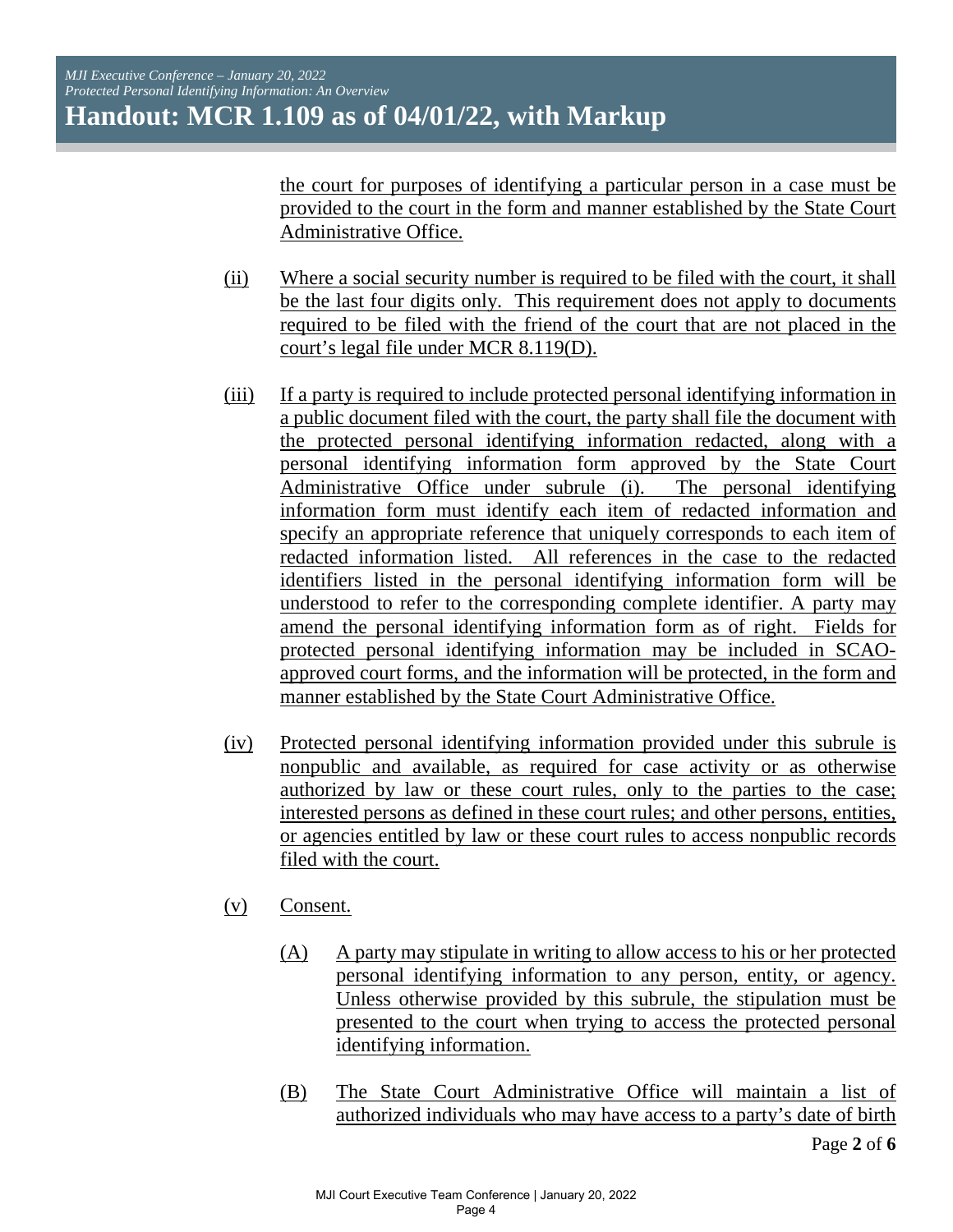contained in a court record for purposes of verifying the identity of that particular person without the need to present a stipulation to the court. To be placed on this list, these individuals must conform to the following procedures:

- (1) In a written document, identify the entity for which they work and provide assurance to the State Court Administrative Office that each time they seek verification of a party's date of birth, it will be in the course of their work and with that person's consent. The consent may be retained in the possession of the authorized individual, the entity for whom the individual works, the person or organization seeking the information about the person, or someone acting on behalf of that person or organization. Such assurance may be satisfied by a letter from the entity for which the individual works or other authorization. The assurance required under this provision shall be updated at least every six months, beginning from the date of the original submission. The update may be provided by the individual who seeks access to a person's date of birth or by the entity that authorizes the individual to operate on its behalf in accessing the information.
- (2) Submit proof of their employer's or hiring entity's current professional liability insurance in effect during the period when an authorized individual will be seeking date of birth information from a court. Failure to do so will result in the individual being removed from the list or in the individual not being placed on the list. The information provided in support of this provision shall be nonpublic. The proof of insurance required under this provision shall be updated annually.
- (3) Courts must verify the identity of anyone who claims to be an authorized individual by ensuring the name on the individual's state-issued identification matches the name in SCAO's authorized user list. A court may issue a register of actions or other document that includes a party's date of birth to an authorized individual.
- (vi) A party or a court is not exempt from the requirement to serve a nonpublic document containing protected personal identifying information that has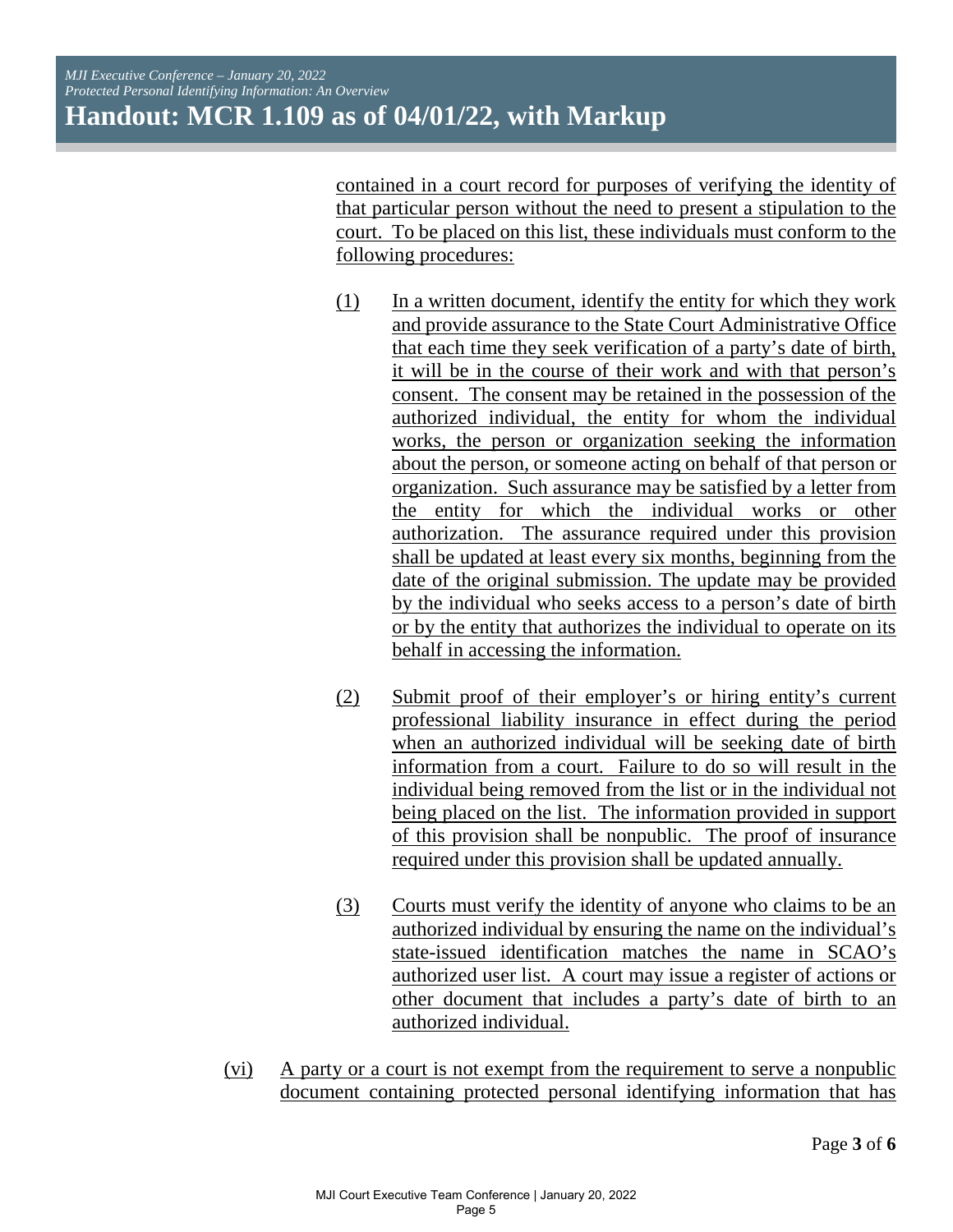been filed with the court under subrule (i), except by court order in accordance with subule (vii).

- (vii) Upon a finding of just cause, on the court's own motion or on motion of the party, the court may order any personal identifying information be made confidential. The order shall identify the party, person, or entity to whom access is restricted. If a party's home address or telephone number is made confidential, the order shall designate an alternative address for serving documents on that party or provide an alternative telephone number for making contact with that party for purposes of case activity.
- (c) Local court forms shall not contain fields for protected personal identifying information. A court shall not reject a document for filing, dismiss a case, or take other negative action against a party for failure to file protected personal identifying information on a local court form.
- (d) Failure to Comply*.* 
	- (i) A party waives the protection of personal identifying information as to the party's own protected information by filing it in a public document and not providing it in the form and manner established under this rule.
	- (ii) If a party fails to comply with the requirements of this rule, the court may, upon motion or its own initiative, seal the improperly filed documents and order new redacted documents to be prepared and filed.
- (e) Protected personal identifying information provided to the court as required by subrule (c) shall be entered into the court's case management system in accordance with standards established by the State Court Administrative Office. The information shall be maintained for the purposes for which it was collected and for which its use is authorized by federal or state law or court rule; however, it shall not be included or displayed as case history under MCR 8.119(D)(1).
- (10) Request for Copy of Public Document with Protected Personal Identifying Information; Redacting Personal Identifying Information; Responsibility; Certifying Original Record; Other.
	- (a) The responsibility for excluding or redacting personal identifying information listed in subrule (9) from all documents filed with or offered to the court rests solely with the parties and their attorneys. The clerk of the court is not required to review, redact, or screen documents at time of filing for personal identifying information,

Page **4** of **6**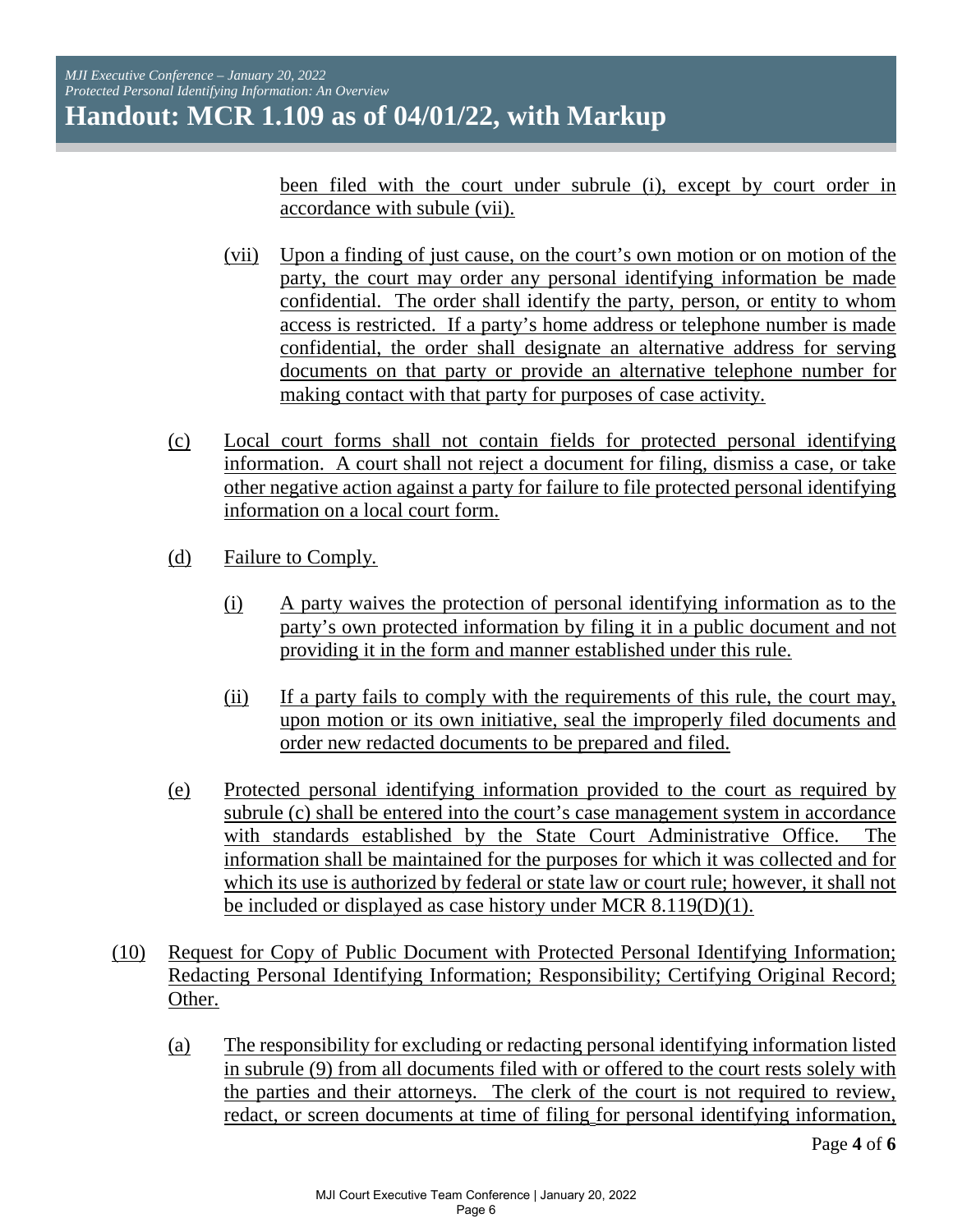protected or otherwise, whether filed electronically or on paper. For a document filed with or offered to the court, except as otherwise provided in these rules, the clerk of the court is not required to redact protected personal identifying information from that document, regardless of whether filed before or after July 1, 2021, before providing a requested copy of the document (whether requested in person or via the internet) or before providing direct access to the document via a publicly accessible computer at the courthouse.

- (b) Dissemination of social security numbers by the courts is restricted to the purposes for which its use is authorized by federal or state law. When a court receives a request for copies of any public document filed on or after March 1, 2006, the court must review the document and redact all social security numbers on the copy. This requirement does not apply to certified copies or true copies when they are required by law, or copies made for those uses for which the social security number was provided.
- (c) Redacting Personal Identifying Information.
	- (i) Protected personal identifying information contained in a document and filed with the court shall be redacted by the clerk of the court on written request by the person to whom it applies. The clerk of the court shall process the request promptly. The request does not require a motion fee, must specify the protected personal identifying information to be redacted, and shall be maintained in the case file as a nonpublic document.
	- (ii) Personal identifying information that is not protected as identified in this rule may also be redacted or made confidential or nonpublic. The party or person whose personal identifying information is in a public document filed with the court may file an ex parte motion asking the court to direct the clerk to redact the information from that document or to make the information either confidential or nonpublic. The court may schedule a hearing on the motion at its discretion. The court shall enter such an order if the party or person's privacy interest outweighs the public's interest in the information. The motion shall be on a form approved by the state court administrative office, must specify the personal identifying information to be redacted, and shall be maintained in the case file as a nonpublic document.
	- (iii) A party or person whose protected personal identifying information is in an exhibit offered for hearing or trial may file a written request that the information be redacted. The request does not require a motion fee, must specify the protected personal identifying information to be redacted, and

Page **5** of **6**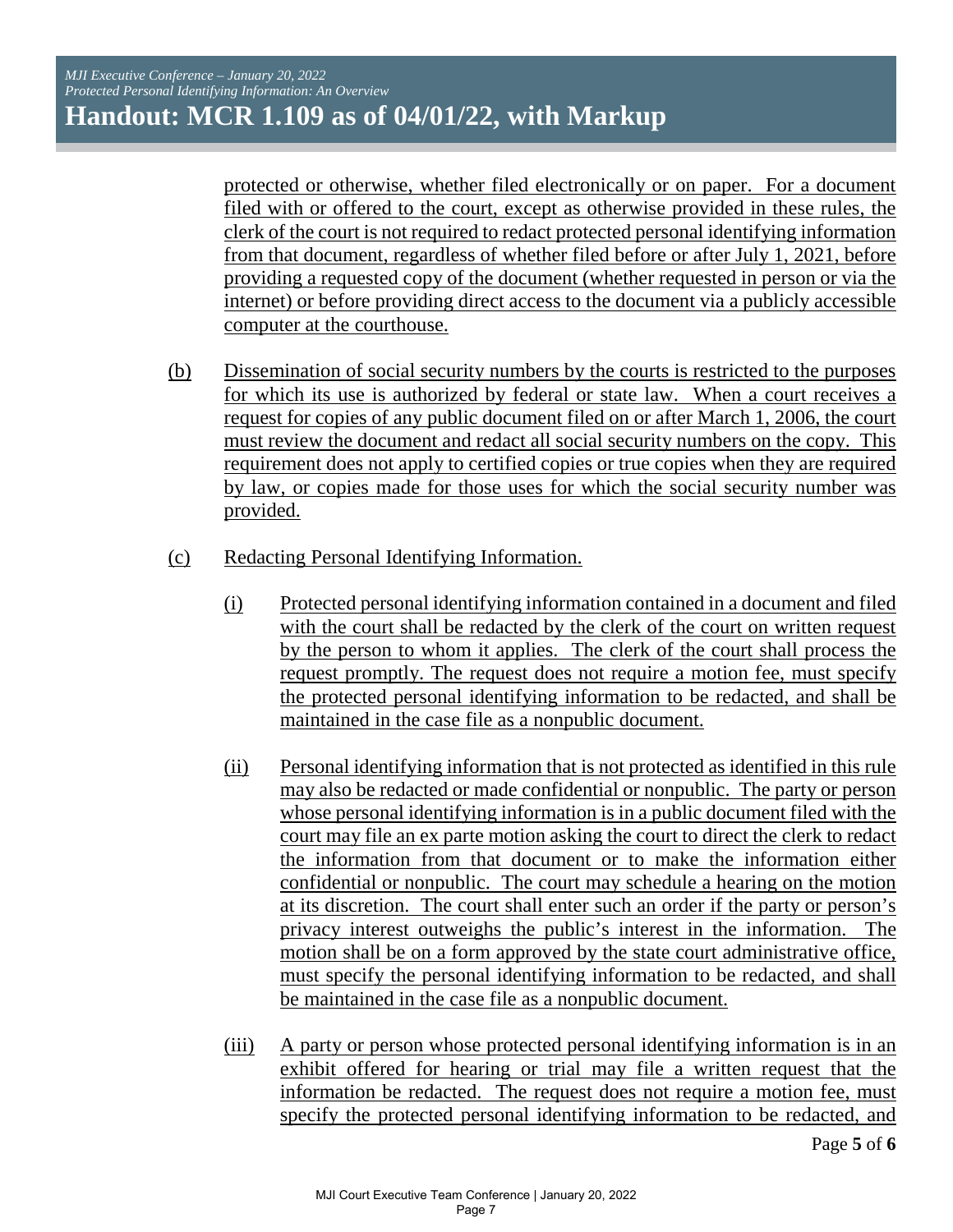shall be maintained in the case file as a nonpublic document. The court shall enter such an order if the party or person's privacy interest outweighs the public's interest in the information.

- (d) Certifying a Record. The clerk of the court may certify a redacted record as a true copy of an original record on file with the court by stating that information has been redacted in accordance with law or court rule, or sealed as ordered by the court.
- (e) Maintenance of Redacted or Restricted Access Personal Identifying Information. A document from which personal identifying information has been redacted shall be maintained in accordance with standards established by the State Court Administrative Office.

(E)-(G) [Unchanged.]

- (H) Definitions. The following definitions apply to case records as defined in MCR 8.119(D) and  $(E)$ .
	- (1) "Confidential" means that a case record is nonpublic and accessible only to those individuals or entities specified in statute or court rule. A confidential record is accessible to parties only as specified in statute or court rule.
	- (2) "Nonpublic" means that a case record is not accessible to the public. A nonpublic case record is accessible to parties and only those other individuals or entities specified in statute or court rule. A record may be made nonpublic only pursuant to statute or court rule. A court may not make a record nonpublic by court order.
	- (3) "Redact" means to obscure individual items of information within an otherwise publicly accessible document.
	- (4) "Redacted document" means a copy of an original document in which items of information have been redacted.
	- (5) "Sealed" means that a document or portion of a document is sealed by court order pursuant to MCR 8.119(I). Except as required by statute, an entire case may not be sealed.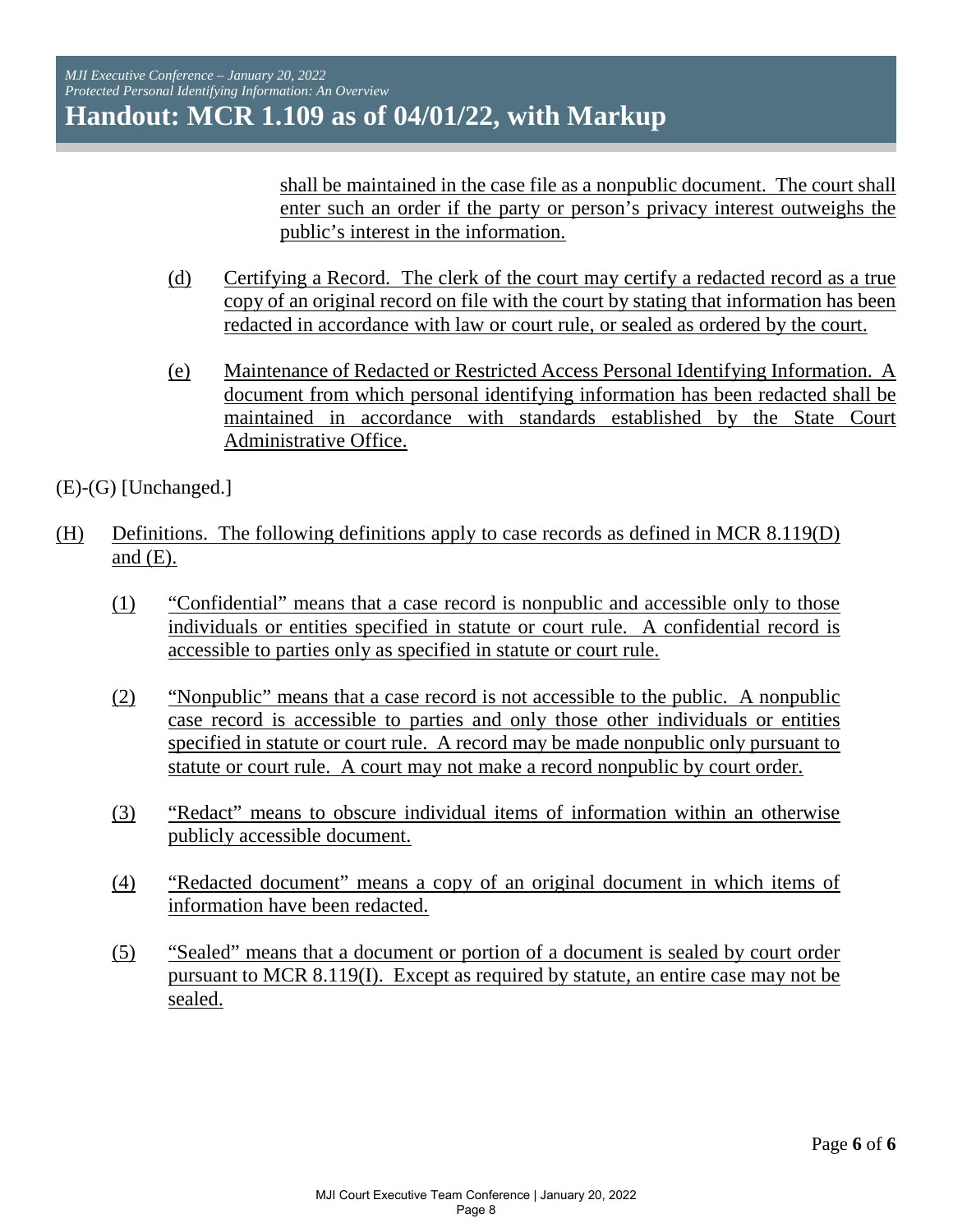#### <span id="page-8-0"></span>*MJI Executive Conference – January 20, 2022 Protected Personal Identifying Information: An Overview*  **Handout: SCAO Standards for Protected PII**

[Administrative Order 1994-4,](https://www.courts.michigan.gov/4a5177/siteassets/rules-instructions-administrative-orders/proposed-and-recently-adopted-orders-on-admin-matters/adopted-orders/2017-28_2019-05-22_formattedorder_ao1999-4.pdf) as amended on May 22, 2019, directs that the SCAO "must establish standards and develop court forms to ensure all protected personal identifying information necessary to a given court case is provided to the court separately from filed documents except as otherwise required by law."

#### **Michigan Trial Court Records Management Standards**

[https://www.courts.michigan.gov/siteassets/court-administration/standardsguidelines/casefile/cf\\_stds.pdf](https://www.courts.michigan.gov/siteassets/court-administration/standardsguidelines/casefile/cf_stds.pdf) 

#### • **[\(p20\) Section 2.2 – Restricted-Access Case Records](https://www.courts.michigan.gov/siteassets/court-administration/standardsguidelines/casefile/cf_stds.pdf#page=20)**

Case history (register of actions) provided through an automated public search capability must not display nonpublic cases. **In addition, courts are prohibited from publicly displaying protected personal identifying information as defined in MCR 1.109(D)(9).** For case history available only on paper, the court must make arrangements to ensure public access to nonpublic and confidential entries is restricted.

#### • **[\(p21\) Section 2.2 – Restricted-Access Case Records, Records or Information within Case Files](https://www.courts.michigan.gov/siteassets/court-administration/standardsguidelines/casefile/cf_stds.pdf#page=21)**

- o The clerk of the court must take precautions to restrict access to pieces of information in restricted-access case files and other court records. This information includes nonpublic and confidential information regulated by Michigan or federal statute, federal regulation, Michigan court rule, or court order.
- o When access to a document is restricted by statute, court rule, or order, the trial court should clearly mark the document "NONPUBLIC," "CONFIDENTIAL," or "SEALED," as appropriate. The document should be maintained in a manner that permits the clerk to easily identify and remove that document if a request to review a public case file is made. Any confidential, nonpublic, or sealed stamp, label, or tag imprinted on or associated with a paper or electronic case file must be clearly identifiable.
- o If information on a document is nonpublic or confidential, but the document itself is not nonpublic or confidential (such as a **nonpublic personal identifying information), the information should not be available except as permitted by statute, court rule, or order**. If a person is entitled to a copy of the document but not to certain nonpublic or confidential information on the document, the sensitive information must be redacted in accordance with court rule.

#### • **(p25) Section 2.4 – Public [Access to Electronic Records at Court Location](https://www.courts.michigan.gov/siteassets/court-administration/standardsguidelines/casefile/cf_stds.pdf#page=25)**

When a court's records are only available electronically, the court must provide a means for the public to view those records, while safeguarding nonpublic and confidential information. This may be accomplished by a publicly accessible computer without Internet access. The scope of access is as follows:

o Access to Public Case Files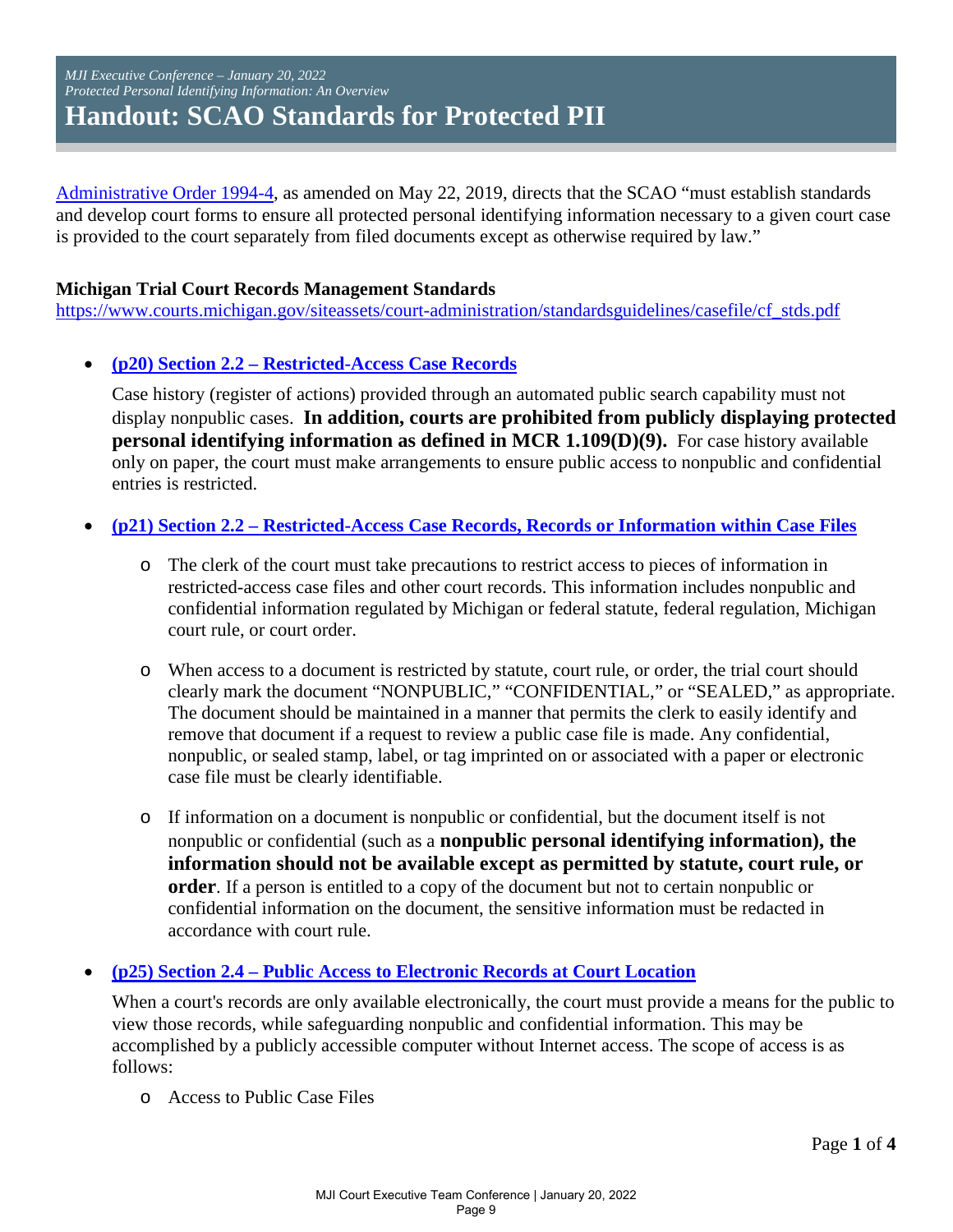- Case number, case name/party names, age (when available), and public case history (docket) entries are viewable;
- **No protected personal identifying information, as defined in MCR 1.109(D)(9), is viewable;**
- Public document images (with personal identifying information redacted as required by law or court rule) are viewable;
- Copies of public records can be made available free of charge or upon payment of a reproduction fee, when a fee is permitted;
- No nonpublic, confidential, or sealed document images are viewable.
- o Access to Nonpublic Case Files
	- Case number is viewable.

#### • **[\(p25\) Section 2.4 – Public Access to Electronic Records through Internet](https://www.courts.michigan.gov/siteassets/court-administration/standardsguidelines/casefile/cf_stds.pdf#page=25)**

Public records accessible from a court's public website or other web-based portal are restricted to the case number, party names, and case history (docket) entries. Courts are prohibited from providing public access to document images through the Internet. MCR 8.119(H). Additional restrictions are:

- o Access to Public Case Files
	- Case number, case name/party names, and public case history (docket) entries are viewable;
	- **No protected personal identifying information, as defined in MCR 1.109(D)(9), is viewable;**
	- No document images are viewable;
	- Copies of public records can be requested/ordered in accordance with the court's local administrative order on access to public records.
- o Access to Nonpublic Case Files
	- Case number is viewable.

#### • **[\(p45\) Section 3.3.2.1 – Case History Data Standards](https://www.courts.michigan.gov/siteassets/court-administration/standardsguidelines/casefile/cf_stds.pdf#page=45)**

Protected personal identifying information that may be provided by a party as part of the case initiation information includes:

- o date of birth
- o last four digits of social security number or national identification number,
- o driver's license number or state-issued personal identification card number,
- o passport number, and
- o financial account numbers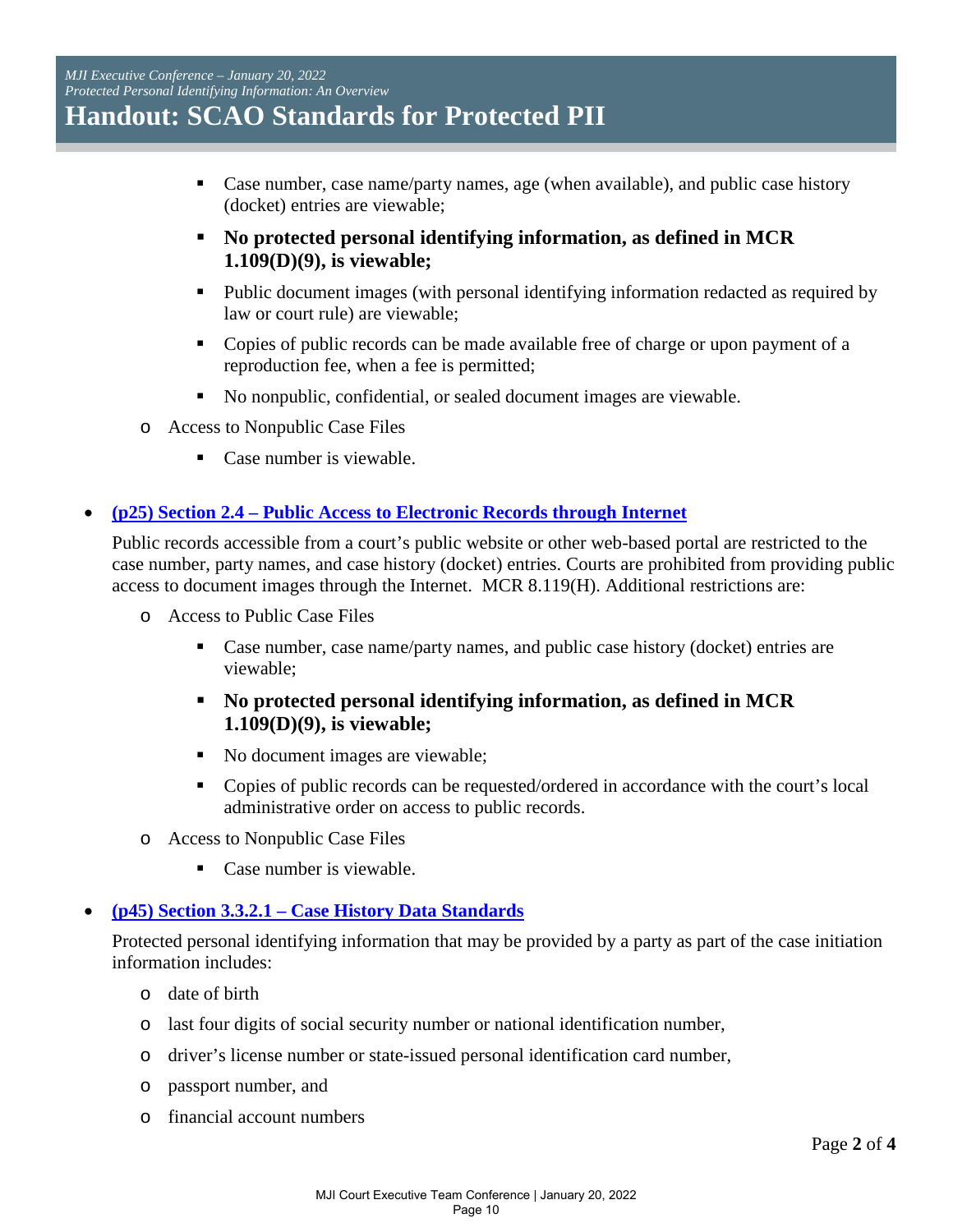*MJI Executive Conference – January 20, 2022 Protected Personal Identifying Information: An Overview*  **Handout: SCAO Standards for Protected PII**

• **[\(p46\) Section 3.3.2.1 – Case History Data Standards, Required Content](https://www.courts.michigan.gov/siteassets/court-administration/standardsguidelines/casefile/cf_stds.pdf#page=46)**

The case history must contain the following information.<sup>[1](#page-10-0)</sup>

- o Case Identification Information
- o Case Initiation Information:
	- Addresses and telephone numbers for parties.
	- **Protected personal identifying information as defined in MCR 1.109(D)(9).**
	- CTN/TCN and SID (for criminal and juvenile delinquency only).
- o Case Filing and Event Information
- o Adjudicative/Dispositive Information
- o Postjudgment Information
- o Other Information

 $\overline{a}$ 

- o Additional Caseload Information
- o Records Disposal Information

#### • **[\(p64\) Section 3.3.1.4 – Minimum Filing Requirements, Document Preparation](https://www.courts.michigan.gov/siteassets/court-administration/standardsguidelines/casefile/cf_stds.pdf#page=64)**

- o All documents prepared for filing with Michigan courts (except Uniform Law Citations) must be prepared in accordance with these standards. Deviation from these standards may result in a submitted filing being rejected. MCR 1.109(D) and MCR 8.119(C). See standard rejection reasons and solutions in 3.3.1.5.
- o **With the exception of redacting protected personal identifying information,** these standards do not apply to documents being filed with the court that: 1) the filing party did not create or 2) the filing party created for a reason other than filing with the court. Such documents are typically attached to or accompany a document that the filing party has specifically prepared for filing with the court. Examples include, but are not limited to:
	- leases, bank statements, wills, codicils, trusts, or other testamentary documents;
	- copies of documents from a court file that preceded these standards or a printout of a register of action from a court's records;
	- documents created by local, state, or federal government agencies, such as a local tax bill, marriage license, birth certificate, or death certificate; and
	- documents prepared, executed, acknowledged, or proved outside the state of Michigan, such as a copy of a foreign judgment
- o Attachments the filing party is creating for filing with the court must comply with these standards. Each attachment accompanying a document must be separately attached (connected) and referenced to the lead document to which it relates as follows. For documents that are

<span id="page-10-0"></span><sup>&</sup>lt;sup>1</sup> See Section 3.3.2.1 of the Michigan Trial Court Records Management Standards for complete details.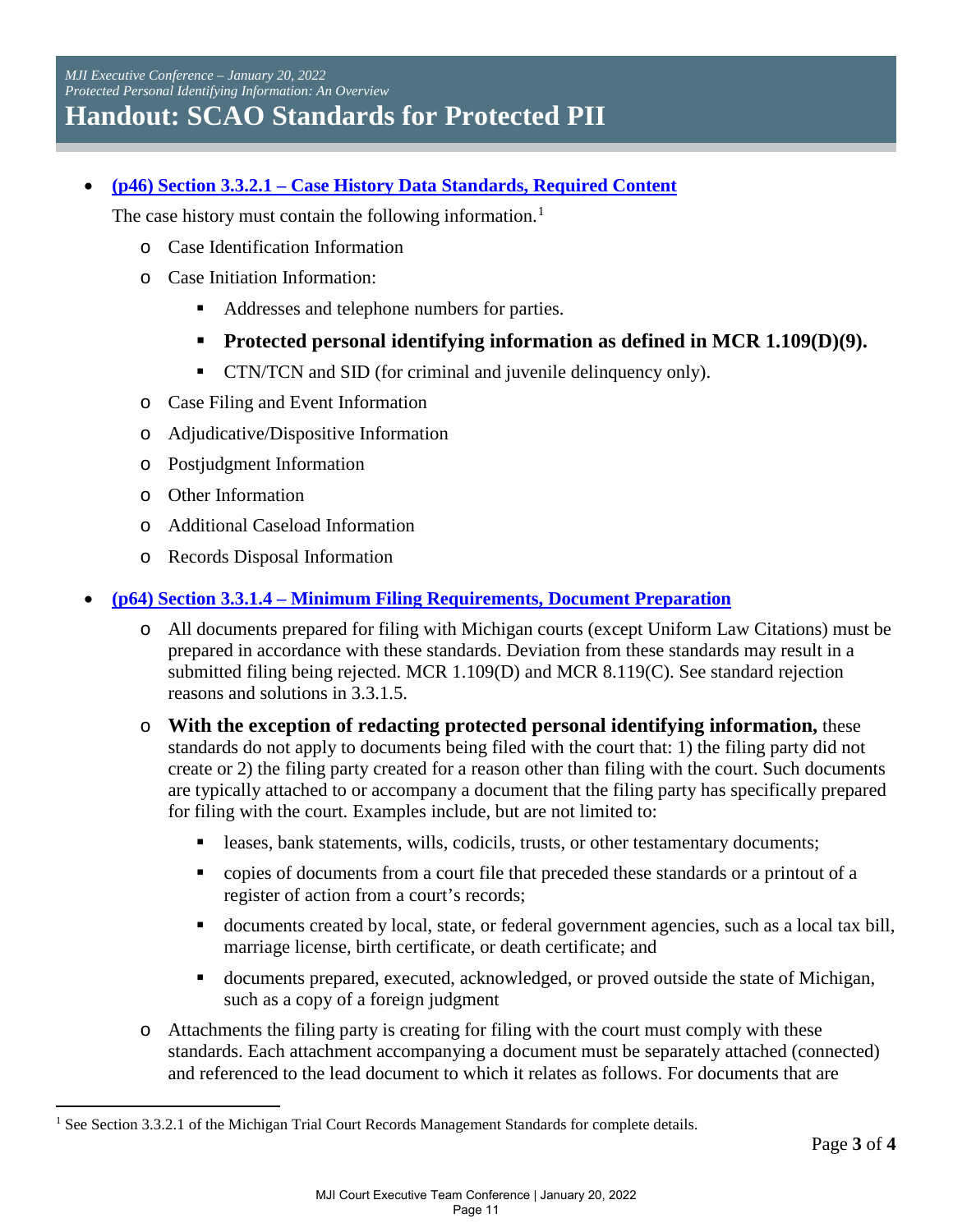electronically filed, there are additional requirements regarding attachments; see Additional Requirements of Electronic Documents below:

- The last page of the lead document to which attachments pertain must contain an index subtitled "Index to Attachments" and must list the title of each attachment and its associated file name(s).
- Each attachment must be identified as an attachment to the lead document, be numbered, and contain the title as follows: Attachment 1 [title of attachment, e.g., Lease] for [name of lead document, e.g., Complaint for Possession].
- **[\(p65\) Section 3.3.1.4, Minimum Filing Requirements, Personal Identifying Information](https://www.courts.michigan.gov/siteassets/court-administration/standardsguidelines/casefile/cf_stds.pdf#page=65)** 
	- o **Personal identifying information protected** under MCR 1.109(D)(9) must be provided to the court as required by MCR 1.109(D)(2) in an appropriate SCAO approved method or form. If by form, the form must be completed and filed with the document to which it pertains.
	- o If a party is required to include **protected personal identifying information** in a public document filed with the court after  $\text{April 1, 2022}$ , the party shall file the document with the protected personal identifying information redacted, along with a personal identifying information form approved by the State Court Administrative Office under MCR  $1.109(D)(9)(b)(i)$ .